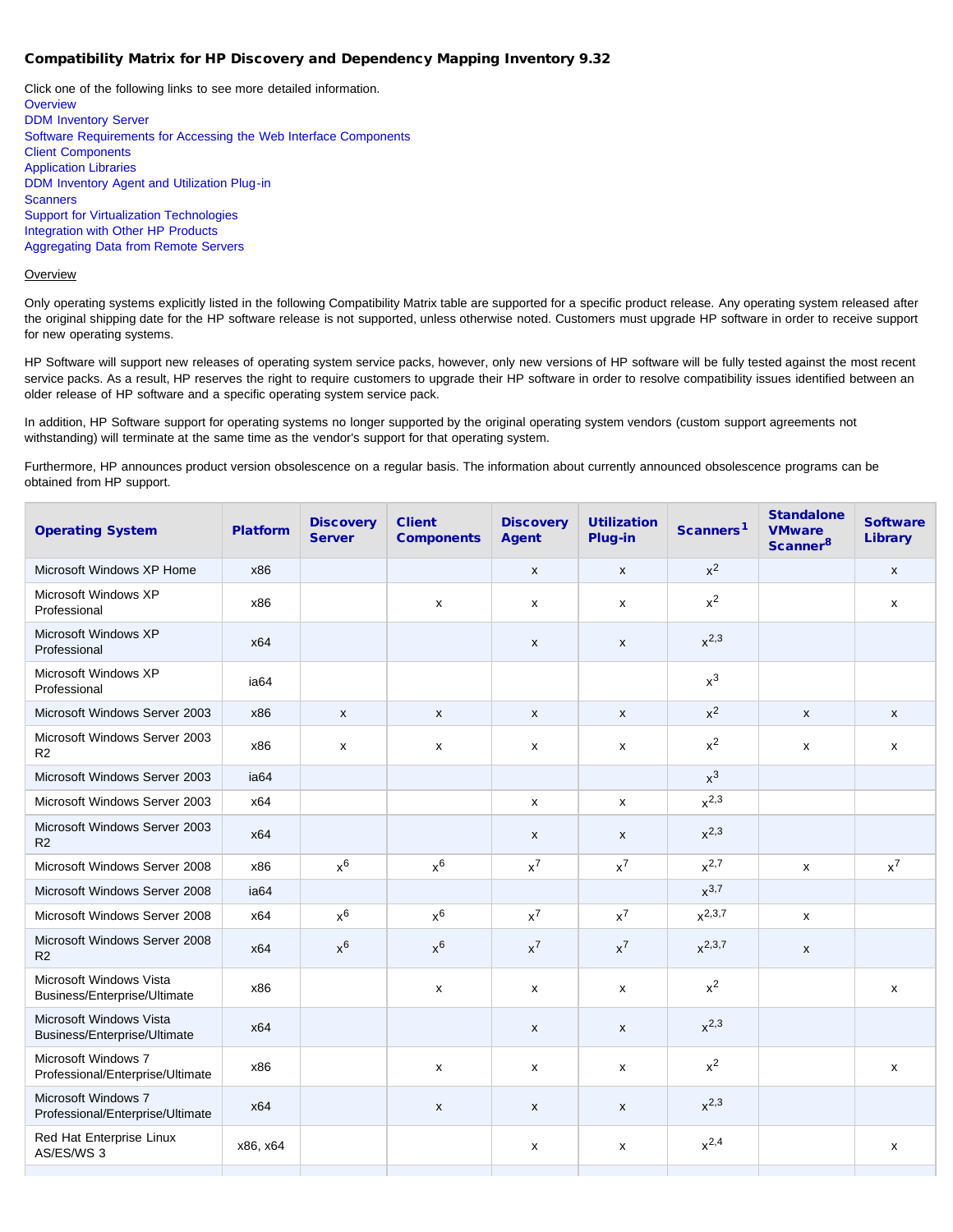| Red Hat Enterprise Linux<br>AS/ES/WS 4            | x86, x64     |  | X                  | X                         | $x^{2,4}$          |   | $\pmb{\mathsf{x}}$ |
|---------------------------------------------------|--------------|--|--------------------|---------------------------|--------------------|---|--------------------|
| Red Hat Enterprise Linux 5<br>Server/Desktop      | x86, x64     |  | x                  | x                         | $x^{2,4}$          | x | x                  |
| Red Hat Enterprise Linux 6<br>Server/Workstation  | x86, x64     |  | X                  | X                         | $x^{2,4}$          | X | $\pmb{\mathsf{x}}$ |
| Novell SUSE Linux Enterprise<br>Server/Desktop 9  | x86, x64     |  | x                  | x                         | $x^{2,4}$          |   | x                  |
| Novell SUSE Linux Enterprise<br>Server/Desktop 10 | x86, x64     |  | X                  | X                         | $x^{2,4}$          |   | X                  |
| Novell SUSE Linux Enterprise<br>Server/Desktop 11 | x86, x64     |  | X                  | X                         | $x^{2,4}$          |   | x                  |
| Oracle Linux 4                                    | x86, x64     |  | X                  | $\boldsymbol{\mathsf{x}}$ | $x^{2,4}$          |   | X                  |
| Oracle Linux 5                                    | x86, x64     |  | $\pmb{\mathsf{x}}$ | $\pmb{\mathsf{x}}$        | $x^{2,4}$          |   | X                  |
| Oracle Linux 6                                    | x86, x64     |  | $\pmb{\mathsf{x}}$ | $\pmb{\mathsf{x}}$        | $x^{2,4}$          |   | X                  |
| CentOS 5                                          | x86, x64     |  | x                  | X                         | $x^{2,4}$          |   | X                  |
| CentOS 6                                          | x86, x64     |  | $\pmb{\mathsf{x}}$ | $\pmb{\mathsf{x}}$        | $x^{2,4}$          |   | $\pmb{\mathsf{x}}$ |
| IBM AIX 5L 5.3                                    | <b>POWER</b> |  | $\pmb{\mathsf{x}}$ | $\pmb{\mathsf{x}}$        | X                  |   | X                  |
| IBM AIX 6.1                                       | <b>POWER</b> |  | $\pmb{\mathsf{x}}$ | X                         | X                  |   | X                  |
| IBM AIX 7.1                                       | <b>POWER</b> |  | X                  | X                         | $\pmb{\mathsf{x}}$ |   | X                  |
| Oracle Solaris 9                                  | <b>SPARC</b> |  | $\pmb{\mathsf{x}}$ | X                         | X                  |   | $\pmb{\mathsf{x}}$ |
| Oracle Solaris 10                                 | <b>SPARC</b> |  | X                  | X                         | $\mathsf X$        |   | X                  |
| Oracle Solaris 10                                 | x86, x64     |  | $\pmb{\mathsf{x}}$ | $\pmb{\mathsf{x}}$        | $\pmb{\mathsf{x}}$ |   |                    |
| Oracle Solaris 11                                 | <b>SPARC</b> |  | $\pmb{\mathsf{x}}$ | X                         | X                  |   | X                  |
| Oracle Solaris 11                                 | x86, x64     |  | X                  | X                         | $\mathsf X$        |   |                    |
| HP HP-UX 11.11 (11i) <sup>5</sup>                 | <b>HPPA</b>  |  | X                  | $\pmb{\mathsf{x}}$        | X                  |   | X                  |
| HP HP-UX 11.23 (11i v2) <sup>5</sup>              | <b>HPPA</b>  |  | $\pmb{\mathsf{x}}$ | $\pmb{\mathsf{x}}$        | $\pmb{\mathsf{x}}$ |   | $\pmb{\mathsf{x}}$ |
| HP HP-UX 11.23 (11i v2)                           | ia64         |  | X                  | X                         | X                  |   |                    |
| HP HP-UX 11.31 (11i v3) <sup>5</sup>              | <b>HPPA</b>  |  | $\pmb{\mathsf{x}}$ | $\pmb{\mathsf{x}}$        | $\pmb{\mathsf{x}}$ |   | $\pmb{\mathsf{x}}$ |
| HP HP-UX 11.31 (11i v3)                           | ia64         |  | $\pmb{\mathsf{x}}$ | $\pmb{\mathsf{x}}$        | X                  |   |                    |
| Apple Mac OS X 10.4                               | x86          |  | $\pmb{\mathsf{x}}$ | $\pmb{\mathsf{x}}$        | X                  |   | $\pmb{\mathsf{x}}$ |
| Apple Mac OS X 10.5                               | x86          |  | x                  | X                         | $\pmb{\mathsf{x}}$ |   | $\pmb{\mathsf{x}}$ |
| Apple Mac OS X 10.6                               | x86          |  | $\pmb{\mathsf{x}}$ | $\pmb{\mathsf{X}}$        | $\pmb{\mathsf{X}}$ |   | X                  |
| Apple Mac OS X 10.7                               | x86          |  | X                  | X                         | X                  |   | x                  |

# NOTES:

1Unless otherwise noted, scanners are natively supported.

2VMware, Hyper-V, and Virtual PC virtual environments are detected on Windows and Linux systems (except for ia64 architectures).

3Windows 64-bit architectures are supported by the 32-bit Windows (x86) scanner.

4Linux 64-bit architectures are supported by the 32-bit Linux (x86) scanner.

5HPPA is PA-RISC 2.0 architecture. PA-RISC 1.1 is supported via Enterprise Discovery version 2.52.

 $6$ Support is provided for Windows Server 2008 (including R2), Enterprise, and Standard editions.

7Support is provided for all editions of Windows Server 2008.

8Requires Java<sup>™</sup> Runtime Environment 6 or 7.

# <span id="page-1-0"></span>DDM Inventory Server

The DDM Inventory Server needs to be run on a dedicated Intel (i386) machine that is current, server-spec hardware. For detailed minimum requirements, refer to the *Installation and Initial Setup Guide*.

# <span id="page-1-1"></span>Software Requirements for Accessing the Web Interface Components

The following software must be installed on the machine that you use to access the DDM Inventory web interface:

- Firefox 4.0 up to 10.0; Internet Explorer 7.0, 8.0, or 9.0
- Java<sup>TM</sup> Runtime Environment 6 or 7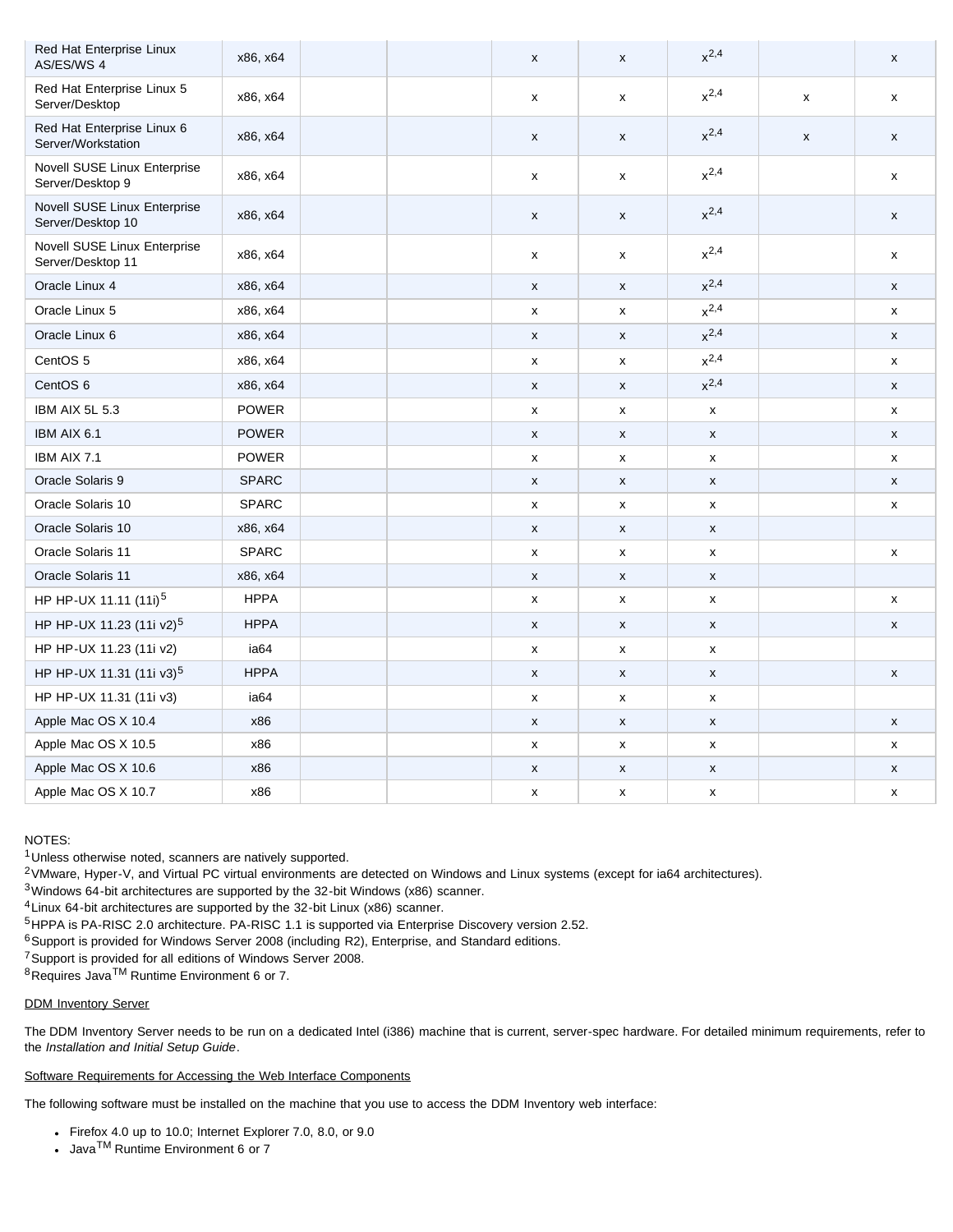## <span id="page-2-0"></span>Client Components

The following are Client Components:

- Viewer
- SAI Editor
- Analysis Workbench

## <span id="page-2-1"></span>Application Libraries

The Application Recognition Library (Master SAI) is divided into the following:

- Windows software English, French and German
- UNIX AIX, Linux, HP-UX and Oracle Solaris
- Mac MacOS
- Legacy Legacy applications that HP is not actively maintaining
- BaseUnixOS Base UNIX OS such as, AIX, RHEL, SLES, HP-UX, Solaris

DDM Inventory Client Components have been tested to run on the Japanese and Korean versions of Microsoft Windows.

# <span id="page-2-2"></span>DDM Inventory Agent and Utilization Plug-in

The DDM Inventory Agent and Utilization Plug-in have been tested to run on the Japanese and Korean versions of Microsoft Windows.

Further information about the DDM Inventory Agent can be found in the Customization and Configuration Guide. Information about the Utilization plug-in can be found in the Scan Data Analysis Guide.

#### <span id="page-2-3"></span>**Scanners**

DDM Inventory Scanners have been tested to run on the Japanese version of Microsoft Windows.

## <span id="page-2-4"></span>Support for Virtualization Technologies

DDM Inventory can support several virtualization technologies. The following table specifies the supported technologies and indicates if the scanner can detect the virtual devices and if the host-to-virtual device relationship can be determined:

| <b>Virtualization</b><br><b>Technology</b>                      | <b>Host</b><br><b>Inventory</b> | <b>Scanner</b><br><b>Detection</b> | <b>Host/VM</b><br><b>Relationship</b><br><b>Determination</b> | <b>Comments</b>                                                                                                                                                                                    |
|-----------------------------------------------------------------|---------------------------------|------------------------------------|---------------------------------------------------------------|----------------------------------------------------------------------------------------------------------------------------------------------------------------------------------------------------|
| Microsoft Virtual PC<br>2004/2007                               | Yes                             | Yes                                | No                                                            | Host and VMs need to be inventoried separately.                                                                                                                                                    |
| <b>Microsoft Virtual</b><br>Server 2005, 2005<br>R <sub>2</sub> | Yes                             | Yes                                | <b>No</b>                                                     | Host and VMs need to be inventoried separately.                                                                                                                                                    |
| <b>Microsoft Windows</b><br>Server 2008 Hyper-<br>V             | Yes                             | Yes                                | No                                                            | Host and VMs need to be inventoried separately.                                                                                                                                                    |
| Microsoft Hyper-V<br>Server                                     | No                              | Yes                                | <b>No</b>                                                     | VMs need to be inventoried separately.                                                                                                                                                             |
| VMware<br>Workstation 6.7.<br>VMware Player 2.5,<br>3           | Yes                             | Yes                                | <b>No</b>                                                     | Host and VMs need to be inventoried separately.                                                                                                                                                    |
| VMware ESX/ESXi<br>3.5, 4.0, 4.1, 5.0                           | Yes                             | Yes                                | Yes (through<br>web services<br>interface)                    | VMs need to be inventoried separately. The VMware host can be inventoried<br>remotely through a web service interface. HP does not recommend installing a<br>Linux agent into the VMWare ESX host. |
| VMware<br>VirtualCenter 2.5                                     | N/A                             | N/A                                | Yes (through<br>web services<br>interface)                    | VMs need to be inventoried separately. Multiple VMware ESX servers managed by<br>VirtualCenter can be discovered through its web services interface.                                               |
| <b>VMware vCenter</b><br>Server 4.0, 4.1, 5.0                   | N/A                             | N/A                                | Yes (through<br>web services<br>interface)                    | VMs need to be inventoried separately. Multiple VMware ESX servers managed by<br>VirtualCenter can be discovered through its web services interface.                                               |
| Solaris Zones                                                   | Yes                             | Yes                                | Yes (by the<br>scanner)                                       | Zones can be inventoried separately or only a global zone can be inventoried.<br>Supported in Solaris 10.                                                                                          |
| <b>AIX LPAR</b>                                                 | <b>No</b>                       | Yes                                | <b>No</b>                                                     | LPARs need to be inventoried separately.                                                                                                                                                           |
| HP-UX vPar                                                      | No                              | Yes                                | No                                                            | vPars need to be inventoried separately.                                                                                                                                                           |
| HP-UX nPartition                                                | No                              | Yes                                | No                                                            | nPartitions need to be inventoried separately.                                                                                                                                                     |